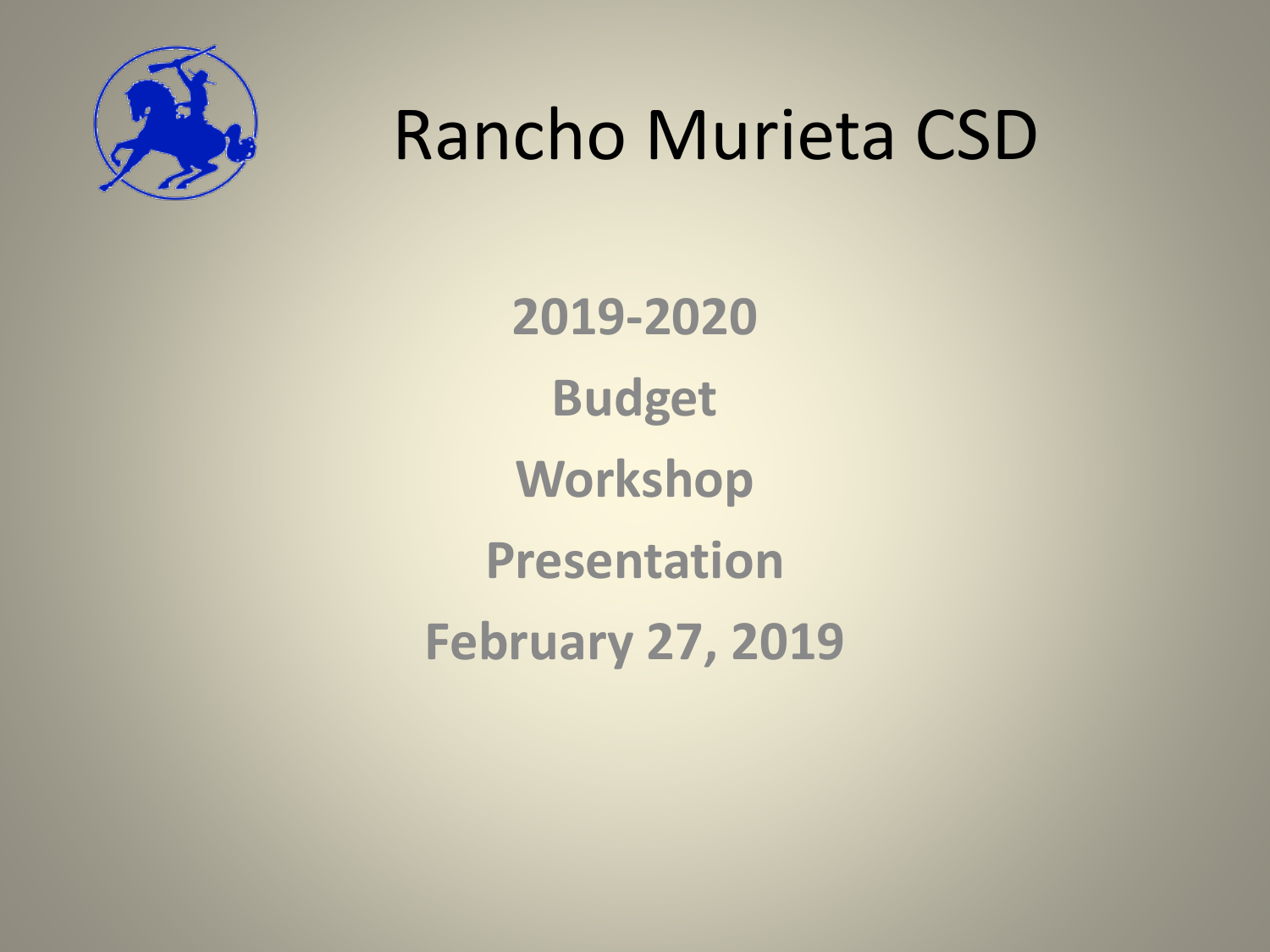

### MEETING OVERVIEW

- General Budget Overview
- General Budget Assumptions
- Payroll Assumptions
- Changes to Financial Reporting
- Notable Items
- New Requests
- Revenue Estimate Process
- Prop 218 Notice
- Next Steps / Schedule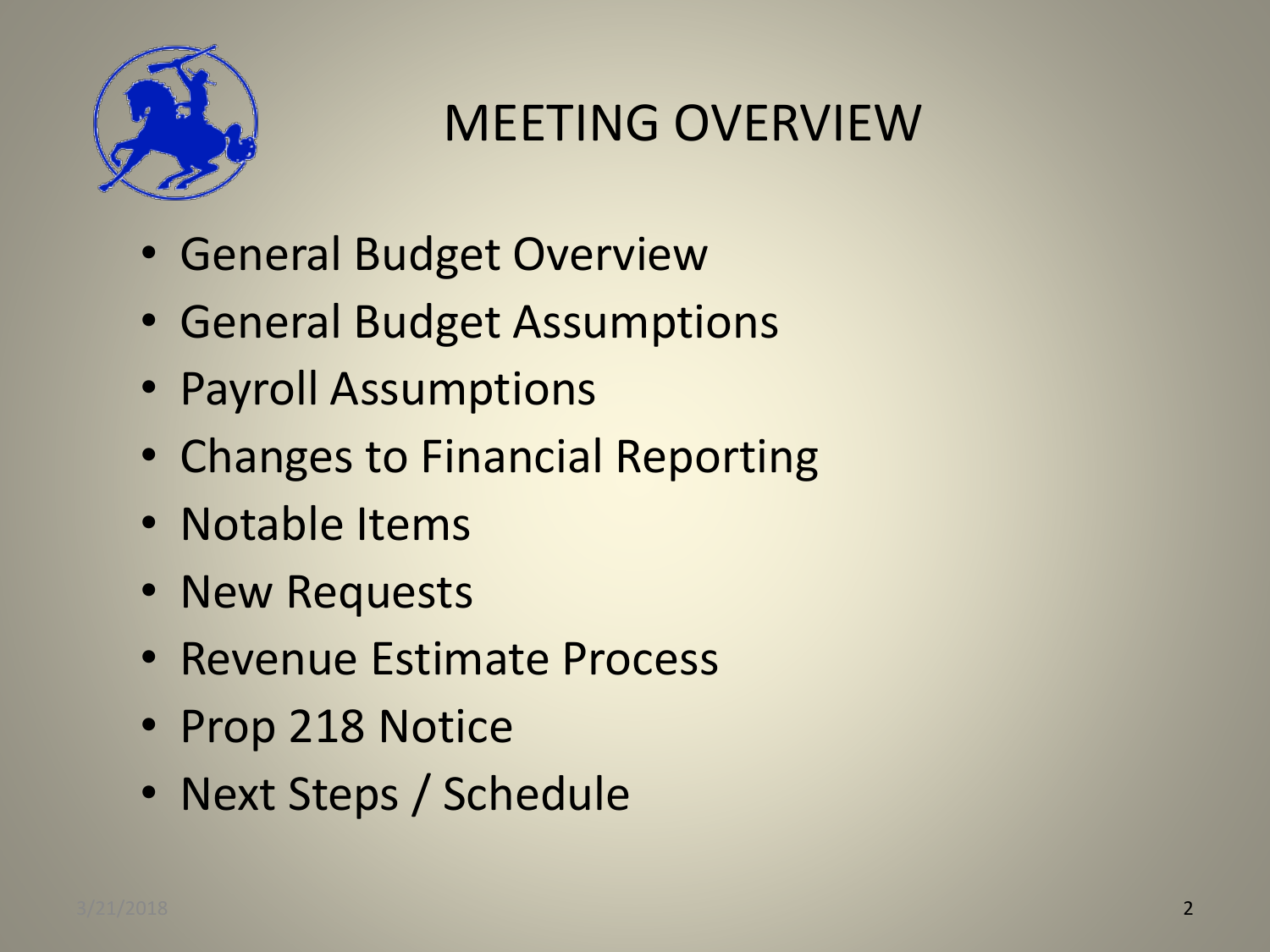

## General Budget Assumptions

- 26 estimated new residential connections
- 7 estimated new Commercial connections
- Budget priorities focused on Board Goals
- Effectively Manage of District Finances
- Enhance Security Service
- Water Permit, Conservation and Capacity **Options**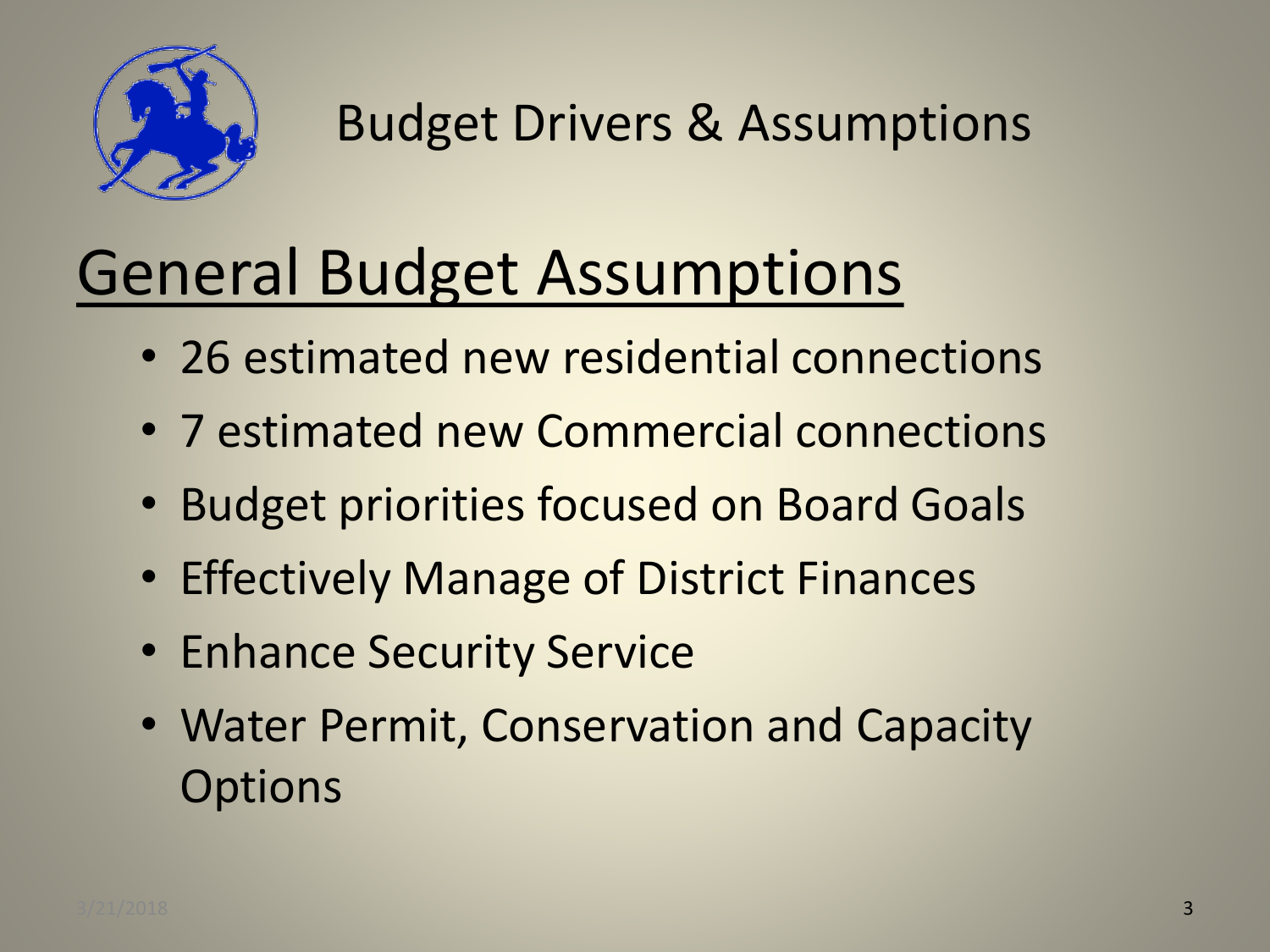

## General Budget Assumptions (cont)

- Security Gate access will remain priority.
- Cal PERS rate increases and Workers Comp. adjustments will increase overall rates.
- Staffing salary survey will be conducted to prepare for OE3 MOU negotiations.
- Salary Survey Early 2020 Est \$10,000.
- Sacramento County property tax projected at \$695,574. This is an increase \$45,574 over FY2018- 2019 Budgeted amount – Final estimate is pending.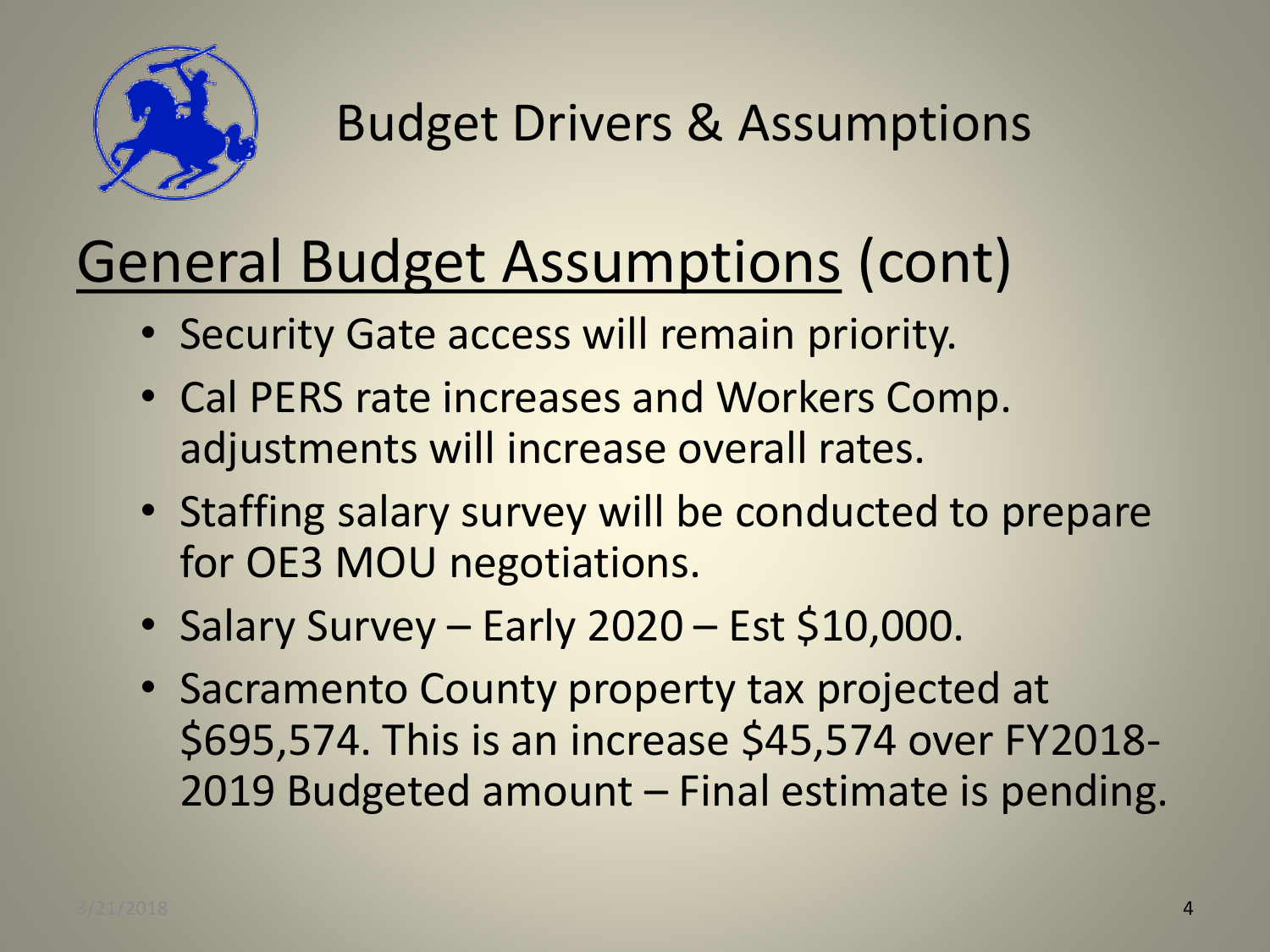

## General Budget Assumptions (cont)

- Purchased power from SMUD is budgeted at a 1.0% increase across all funds.
- Capital Replacement Reserve contributions across all funds will be adjusted once the Board determines a comprehensive strategy.
- Information Systems Maintenance and Telephone expenses have been updated across all funds to reflect the District's move to stay current with technology and the Board to improve financial management.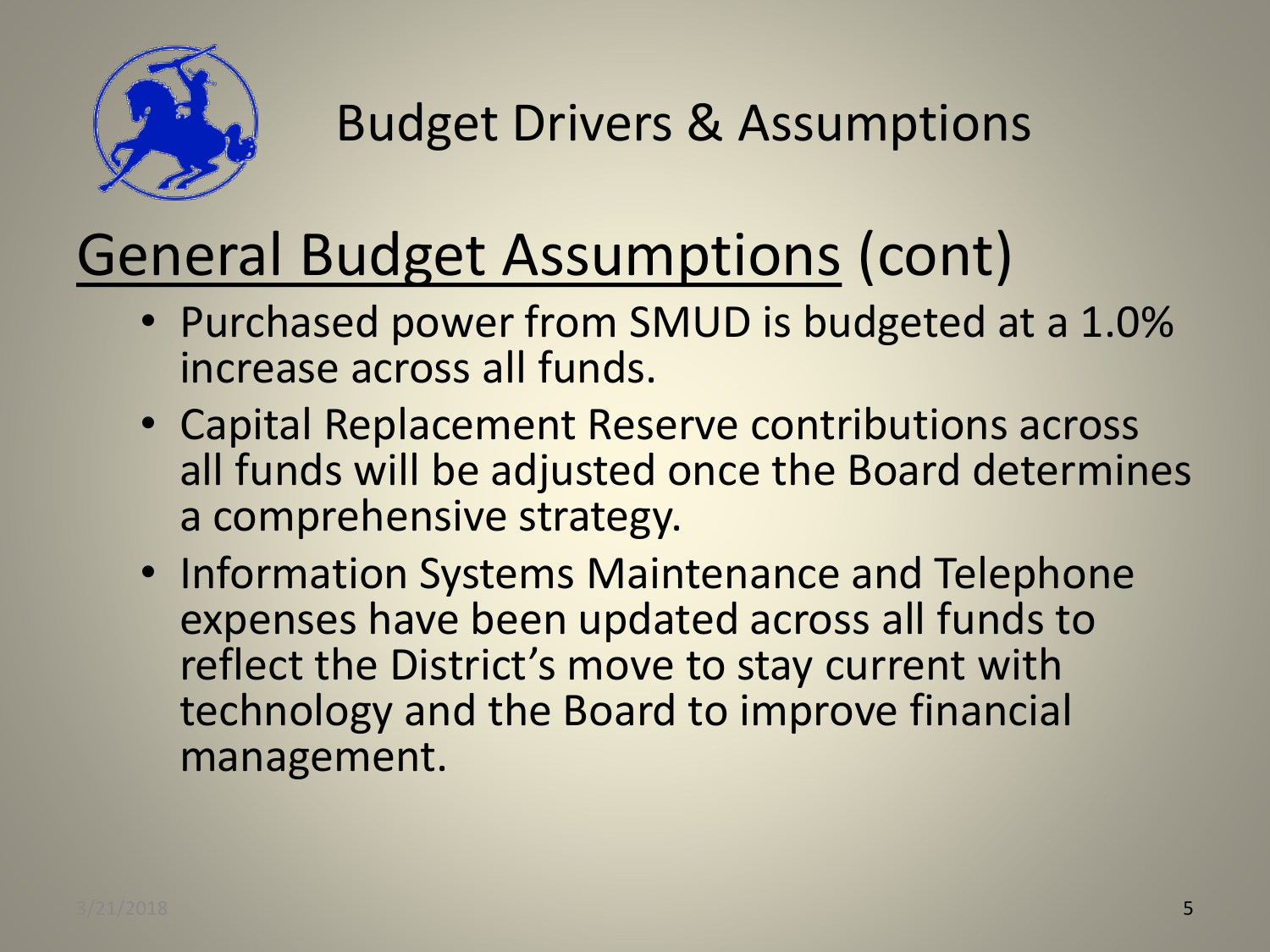

### Budget Drivers & Assumptions

## Payroll Items of Note

- Health insurance rates are budgeted at a 10.0% increase – awaiting.
- OPEB contributions of \$150,000 in 18/19, to be determined for 19/20.
- Negotiations with OE3 wage and salary increases of 2.75% have been factored into the budget.
- Unrepresented salary increase totaling \$45,000 have been factored into the budget.
- PERS Classic & PEPRA Increase, \$40,000 Based on Current Actuarial Valuation Requirements.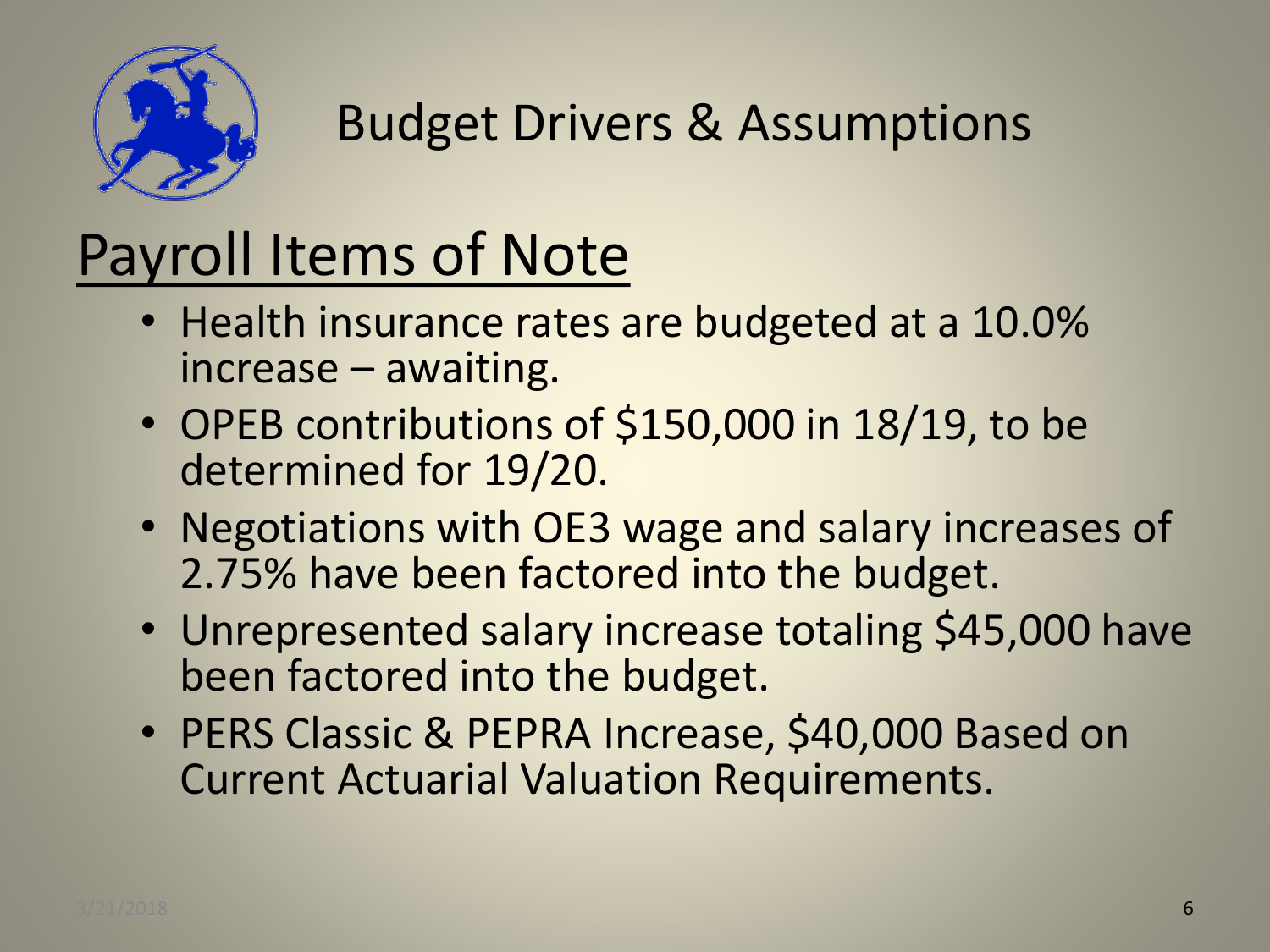

**BUDGET SUMMARY – ADMINISTRATION**

**Rancho Murieta Community Services District** 

# Financial Reporting Changes

- Address Depreciation and Reserve Policies
- Clearly Communicate District Finances
- Detailed Quarterly Reviews
- Improved Rate Justification
- Red/Yellow/Green for Key Performance Accts
- Address Long Term CIP and CRP Projects
- Utilize Systems to Generate Reports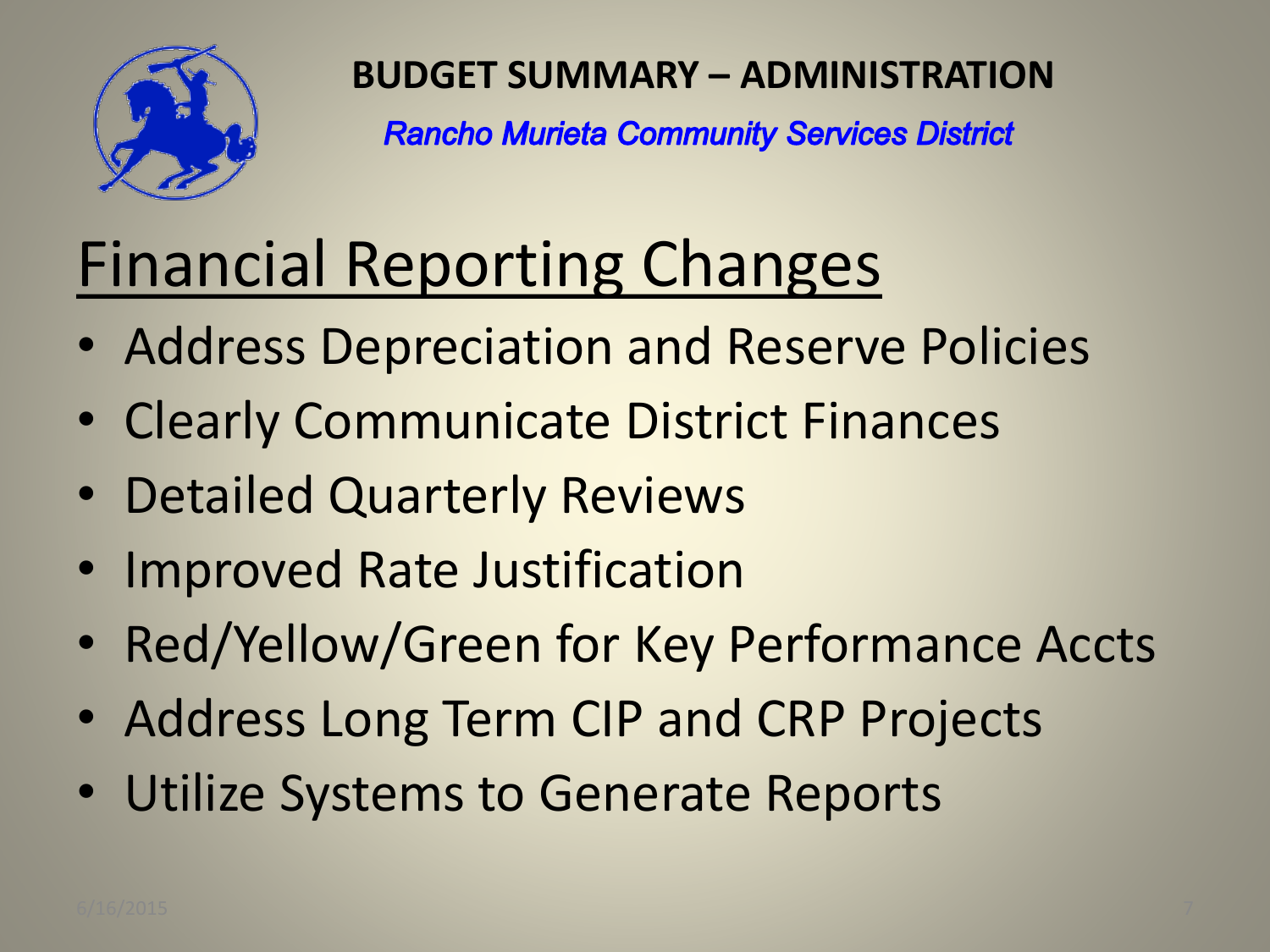

### Current Summary Report Format **FINANCIAL REPORTING FORMAT CHANGES**

|                                          |                          |                         | Rancho Murieta Community Services District |                             |                       |                          |             |                             |  |
|------------------------------------------|--------------------------|-------------------------|--------------------------------------------|-----------------------------|-----------------------|--------------------------|-------------|-----------------------------|--|
|                                          |                          |                         | <b>Budget Performance Report by FUND</b>   |                             |                       |                          |             |                             |  |
|                                          |                          |                         | For the Month Ending December 31, 2018     |                             |                       |                          |             |                             |  |
|                                          |                          |                         |                                            |                             |                       |                          |             |                             |  |
|                                          | % of<br><b>Total Rev</b> | Annual<br><b>Budget</b> | % of<br><b>Total Rev</b>                   | <b>YTD</b><br><b>Budget</b> | <b>YTD</b><br>Actuals | % of<br><b>Total Rev</b> | Amount      | <b>YTD VARIANCE</b><br>$\%$ |  |
| <b>WATER</b>                             |                          |                         |                                            |                             |                       |                          |             |                             |  |
| <b>REVENUES</b>                          |                          |                         |                                            |                             |                       |                          |             |                             |  |
| <b>Water Charges</b>                     | 98.3%                    | \$2,180,141             | 98.6%                                      | \$1,247,319                 | \$1,207,702           | 97.5%                    | ( \$39,617) | (3.2%)                      |  |
| <b>Interest Earnings</b>                 | 0.2%                     | 4,700                   | 0.1%                                       | 1,100                       | 1,127                 | 0.1%                     | 27          | 2.4%                        |  |
| Other Income                             | 1.5%                     | 33,521                  | 1.3%                                       | 16,761                      | 29,377                | 2.4%                     | 12,617      | 75.3%                       |  |
|                                          |                          |                         |                                            |                             |                       |                          |             |                             |  |
| <b>Total Water Revenues</b>              | 100.0%                   | 2,218,362               | 100.0%                                     | 1,265,180                   | 1,238,206             | 100.0%                   | (26, 974)   | (2.1%)                      |  |
| <b>EXPENSES</b> (excluding depreciation) |                          |                         |                                            |                             |                       |                          |             |                             |  |
| Salaries & Wages                         | 25.8%                    | 572,778                 | 22.0%                                      | 278,694                     | 293,054               | 23.7%                    | 14,360      | 5.2%                        |  |
| <b>Employer Costs</b>                    | 11.1%                    | 247,005                 | 9.4%                                       | 119,190                     | 123,163               | 9.9%                     | 3,972       | 3.3%                        |  |
| Capital Project Labor Alloc              | 0.0%                     | $\mathbf 0$             | 0.0%                                       | $\mathbf{0}$                | (155)                 | 0.0%                     | (155)       | 0.0%                        |  |
| Power                                    | 8.7%                     | 193,401                 | 7.1%                                       | 89,650                      | 59,974                | 4.8%                     | (29, 676)   | (33.1%)                     |  |
| Chemicals                                | 4.4%                     | 96,636                  | 4.1%                                       | 51,318                      | 50,389                | 4.1%                     | (929)       | (1.8%)                      |  |
| Chemicals - T&O                          | 0.5%                     | 10,000                  | 0.4%                                       | 5,500                       | 2,661                 | 0.2%                     | (2,839)     | (51.6%)                     |  |
| Maintenance/Repairs                      | 10.0%                    | 220,814                 | 8.7%                                       | 110,400                     | 75,842                | 6.1%                     | (34, 558)   | (31.3%)                     |  |
| Water Meters/Boxes                       | 1.6%                     | 36,000                  | 1.4%                                       | 18,000                      | 10,677                | 0.9%                     | (7, 323)    | (40.7%)                     |  |
| Lab Tests                                | 0.8%                     | 17,000                  | 0.6%                                       | 8,000                       | 3,996                 | 0.3%                     | (4,004)     | $(50.0\%)$                  |  |
| Permits                                  | 1.3%                     | 28,044                  | 1.1%                                       | 14,444                      | 25,803                | 2.1%                     | 11,359      | 78.6%                       |  |
| Training/Safety                          | 0.4%                     | 8,100                   | 0.4%                                       | 5,100                       | 2,466                 | 0.2%                     | (2,634)     | (51.7%)                     |  |
| <b>Equipment Rental</b>                  | 0.6%                     | 13,800                  | 0.4%                                       | 5,400                       | $\mathbf 0$           | 0.0%                     | (5,400)     | $(100.0\%)$                 |  |
| <b>Other Direct Costs</b>                | 14.8%                    | 327,598                 | 17.5%                                      | 221,580                     | 181,460               | 14.7%                    | (40, 120)   | (18.1%)                     |  |
|                                          |                          |                         |                                            |                             |                       |                          |             |                             |  |
| <b>Operational Expenses</b>              | 79.8%                    | 1,771,175               | 73.3%                                      | 927,276                     | 829,331               | 67.0%                    | (97, 945)   | (10.6%)                     |  |
| Water Income (Loss)                      | 20.2%                    | 447,187                 | 26.7%                                      | 337,904                     | 408,875               | 33.0%                    | 70,971      | 21.0%                       |  |
| 38.9% Net Admin Alloc                    | 20.8%                    | 461,159                 | 18.7%                                      | 236,591                     | 172,709               | 13.9%                    | (63, 882)   | (27.0%)                     |  |
| <b>Reserve Expenditures</b>              | 0.8%                     | 18,619                  | 0.7%                                       | 8,624                       | 8,394                 | 0.7%                     | (230)       | (2.7%)                      |  |
| Total Net Income (Loss)                  | $-1.5%$                  | (32, 591)               | 7.3%                                       | 92,689                      | 227,772               | 18.4%                    | 135,084     | 145.7%                      |  |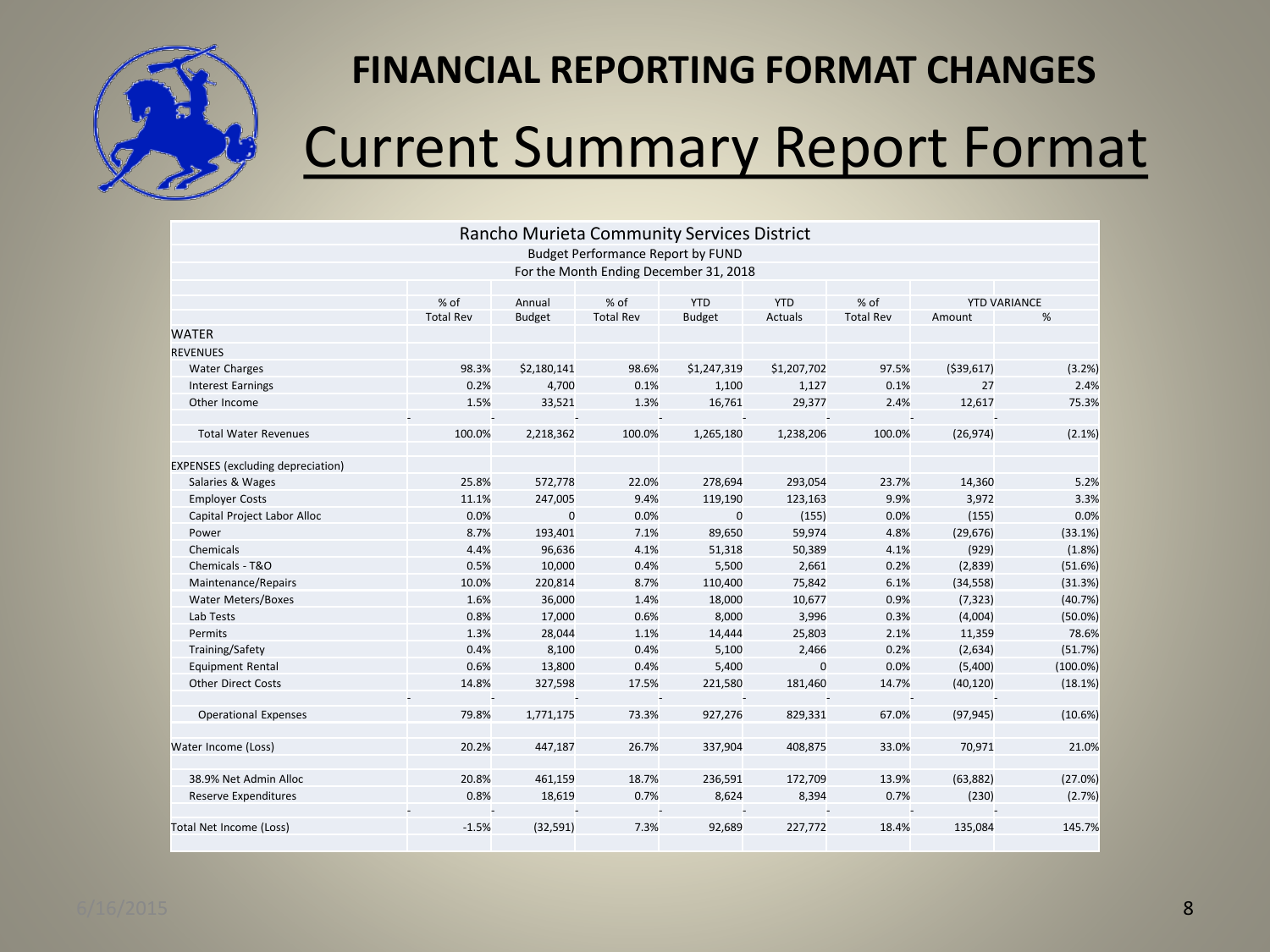

#### **FINANCIAL REPORTING FORMAT CHANGES**

### New Reporting Format

#### **RANCHO MURIETA CSD Summary of All Units** For the Six Months Ending Monday, December 31, 2018 AASG.Budget to Actual Comparison with Forecast Detail

|        | <b>Description</b>              | $17-18$<br>Actual | 18-19<br><b>Budget</b> | 18-19<br>Forecast | 19-20<br>Proposed | 19-20<br><b>Bud Variance</b> | Percent<br>Variance |  |
|--------|---------------------------------|-------------------|------------------------|-------------------|-------------------|------------------------------|---------------------|--|
|        | <b>Sales Residential</b>        | \$4,968,521       | \$5,173,430            | \$5,138,481       | \$5,184,800       | \$11,371                     | 0.22%               |  |
|        | <b>Sales Commercial</b>         | 547,729           | 566,859                | 573,381           | 575,844           | 8,985                        | 1.58%               |  |
|        | <b>Availability Charges</b>     | 660               | 680                    | 680               | 680               |                              | $0.00\%$            |  |
|        | Sales Other                     | 9.171             | 8,400                  | 8,407             | 8,400             |                              | 0.00%               |  |
|        | CIA Ditch Service Charges       | 1,800             | 1,800                  | 1,800             | 1,800             |                              | $0.00\%$            |  |
|        | <b>Property Taxes</b>           | 648,133           | 650,000                | 599,165           | 695,574           | 45,574                       | 7.01%               |  |
|        | Property Taxes (Reserve Alloc)  | (77, 220)         | (82,000)               | (82,002)          | (82,000)          |                              | $0.00\%$            |  |
|        | <b>Total General Income</b>     | 6,098,794         | 6,319,169              | 6,239,911         | 6,385,098         | 65,929                       | 1.04%               |  |
|        |                                 |                   |                        |                   |                   |                              |                     |  |
|        | Interest Income                 | 11,932            | 7,219                  | 12,400            | 9,029             | 1,810                        | 25.07%              |  |
|        | Investment Income               | 102,392           |                        | (35, 901)         | 60                | 60                           | $(100.00\%)$        |  |
|        | <b>Investment Expense</b>       | (5,251)           |                        | (1,970)           |                   |                              | $(100.00\%)$        |  |
|        | <b>Total Earnings Income</b>    | 109,073           | 7,219                  | (25, 471)         | 9,089             | 1,870                        | 25.90%              |  |
|        | Security Spec Events Income     |                   |                        |                   |                   |                              | $(100.00\%)$        |  |
|        | <b>Meter Installation Fee</b>   | 2,127             | 1,600                  | 2.000             | 4,000             | 2.400                        | 150.00%             |  |
|        | <b>Inspection Fees</b>          | 123,322           | 1,265                  | 1,392             | 2,660             | 1,395                        | 110.28%             |  |
|        | <b>Telephone Line Contracts</b> | 8,372             | 6,215                  | 5,968             |                   | (6, 215)                     | $(100.00\%)$        |  |
|        | <b>Fines/Rule Enforcement</b>   | 2,400             | 2,100                  | 2,100             | 2,100             |                              | $0.00\%$            |  |
|        | Late Charges                    | 83,653            | 72,800                 | 72,462            | 77,400            | 4,600                        | 6.32%               |  |
|        | <b>Title Transfer Fees</b>      | 15,350            | 16,200                 | 12,100            | 16,200            |                              | $0.00\%$            |  |
|        | Security Gate Bar Code Income   | 9,661             | 7,800                  | 8,294             | 7,800             |                              | 0.00%               |  |
|        | <b>Project Reimbursement</b>    | 83,569            | 4,584                  | 16,600            | 26,184            | 21,600                       | 471.20%             |  |
|        | Gain (Loss) On Sale Of Asset    | 250               |                        |                   |                   |                              | $(100.00\%)$        |  |
|        | Misc Income                     | 42,724            | 12,100                 | 11,695            | 12,900            | 800                          | 6.61%               |  |
|        | <b>Insurance Proceeds</b>       | 479               |                        |                   | 446               | 446                          | $(100.00\%)$        |  |
|        | <b>Total Other Income</b>       | 371,907           | 124,664                | 132,610           | 149,690           | 25,025                       | 20.07%              |  |
|        |                                 |                   |                        |                   |                   |                              |                     |  |
|        | <b>TOTAL REVENUE</b>            | 6,579,774         | 6,451,052              | 6,347,051         | 6,543,876         | 92,824                       | 1.44%               |  |
|        | Salaries & Wages                | 1,990,965         | 2,386,102              | 2,144,454         | 2,448,157         | 62,055                       | 2.60%               |  |
|        | Wages - Contra Account          | (620)             |                        | (155)             | 45,000            | 45,000                       | $(100.00\%)$        |  |
|        | <b>Employer Costs</b>           | 865,857           | 660,405                | 655,816           | 608,877           | (51, 528)                    | $(7.80\%)$          |  |
|        | <b>Payroll Taxes</b>            | 62,000            | 160,248                | 142,984           | 219,750           | 59,502                       | 37.13%              |  |
|        | <b>Other Employer Costs</b>     | 81.709            | 166,775                | 148,689           | 166,218           | (557)                        | $(0.33\%)$          |  |
|        | GASB 68 Pension Adj             | 233,650           |                        |                   |                   |                              | $(100.00\%)$        |  |
|        | <b>Pension Expense</b>          | 127,589           | 357,243                | 282,160           | 444,306           | 87,063                       | 24.37%              |  |
|        | <b>Tuition Reimbursement</b>    |                   | 2,870                  | 1,435             | 2,870             |                              | $0.00\%$            |  |
|        | <b>Total Employee Services</b>  | 3,361,149         | 3,733,643              | 3,375,384         | 3,935,178         | 201,535                      | 5.40%               |  |
|        | <b>Clerical Services</b>        | 117,487           | 15,000                 | 66,330            | 99,150            | 84,150                       | 561.00%             |  |
|        | Recruitment                     | 10,709            | 17,840                 | 10,439            | 9,460             |                              | (46.97%)            |  |
|        |                                 |                   |                        |                   |                   | (8,380)                      |                     |  |
|        | <b>Travel/Meetings</b>          | 7,513             | 16,555                 | 10,513            | 14,880            | (1,675)                      | $(10.12\%)$         |  |
| 6/2015 |                                 |                   |                        |                   |                   |                              |                     |  |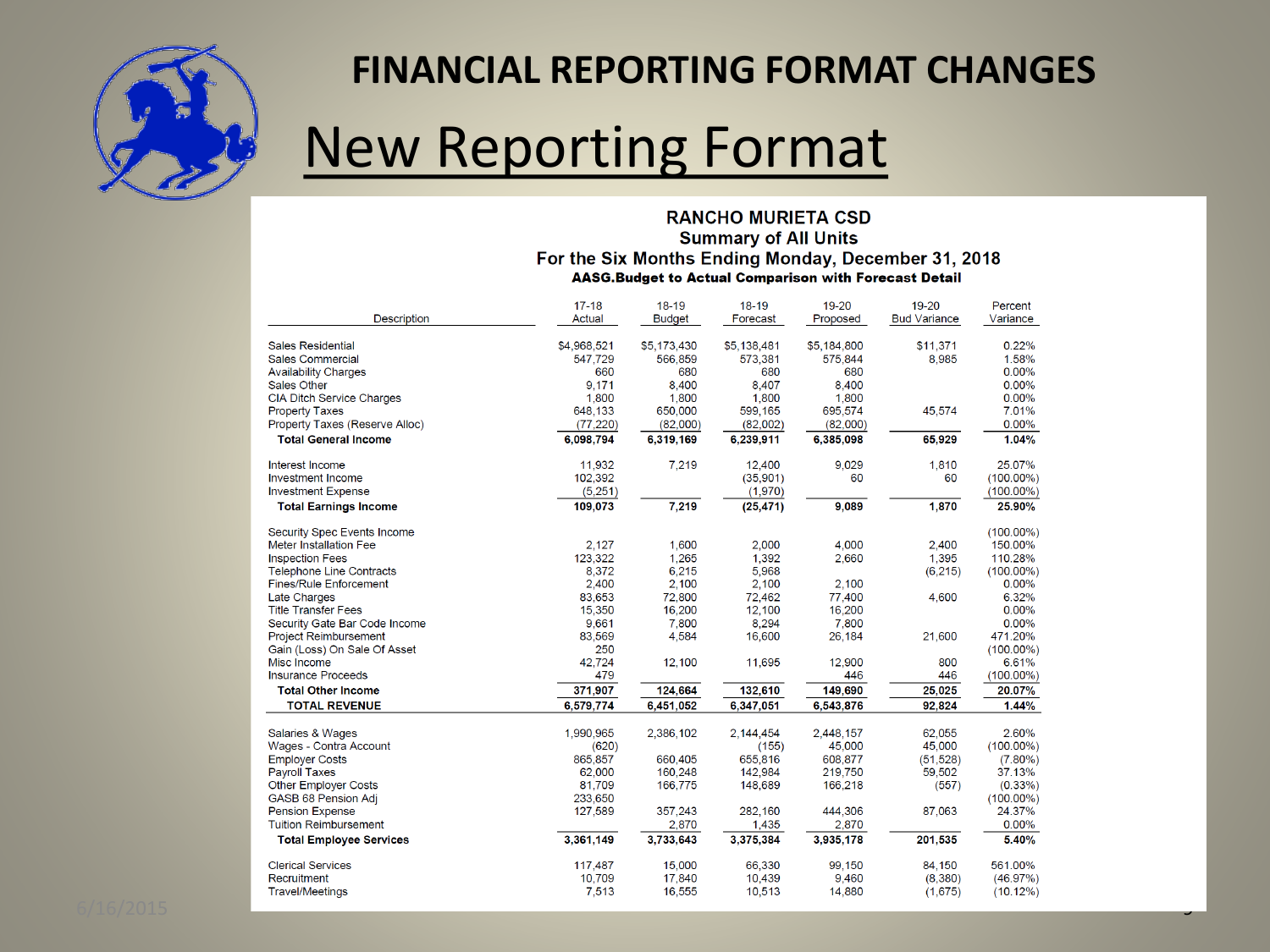

### **BUDGET SUMMARY – ADMINISTRATION**

**Rancho Murieta Community Services District** 

- Focus on Financial Health.
- Address Reserves.
- Contract/Temporary/Co-Op student, staffing is budgeted \$25,000 for front desk coverage and scanning of historical data into the Electronic Data Management System.
- Legal expenses is budgeted versus \$74,400, no change from FY-2018/19.
- New Initiatives (Director Initiatives) is budgeted at \$35,000 for initiatives that may arise.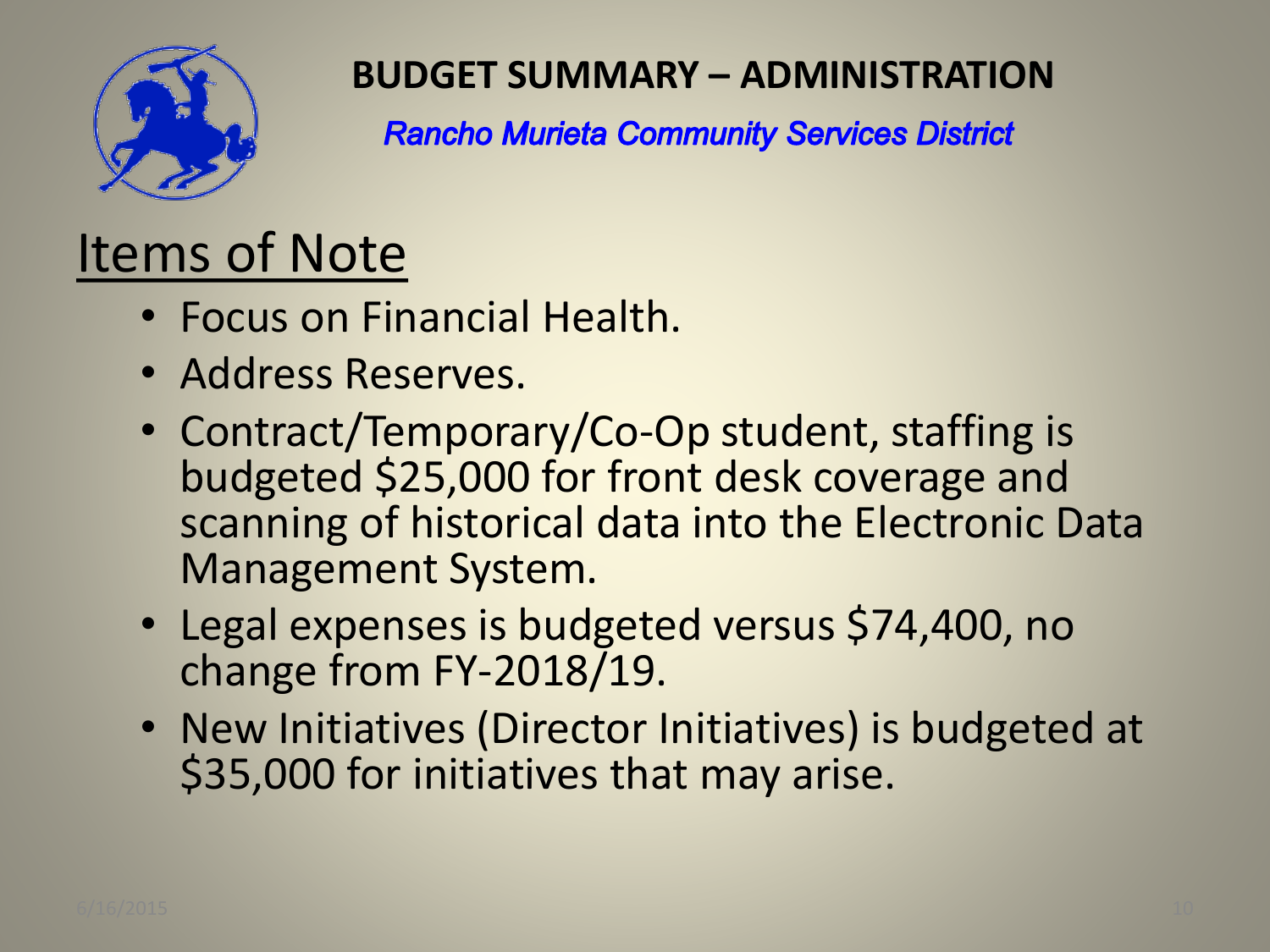

### **BUDGET SUMMARY – ADMINISTRATION**

**Rancho Murieta Community Services District** 

### Items of Note (cont)

- Insurance rates are budgeted for a 10% increase due to increased focus by the state, regulatory agencies, and the media on dam safety, drainage, and stormwater/flooding preparedness.
- Property Tax Revenue is budgeted at \$350,574, versus \$315,000 in FY-2018/19, based on County early projections.
- Total Administration Expenses proposed to increase FY-2019/20, predominantly due to technology and upgrades to financials and operations.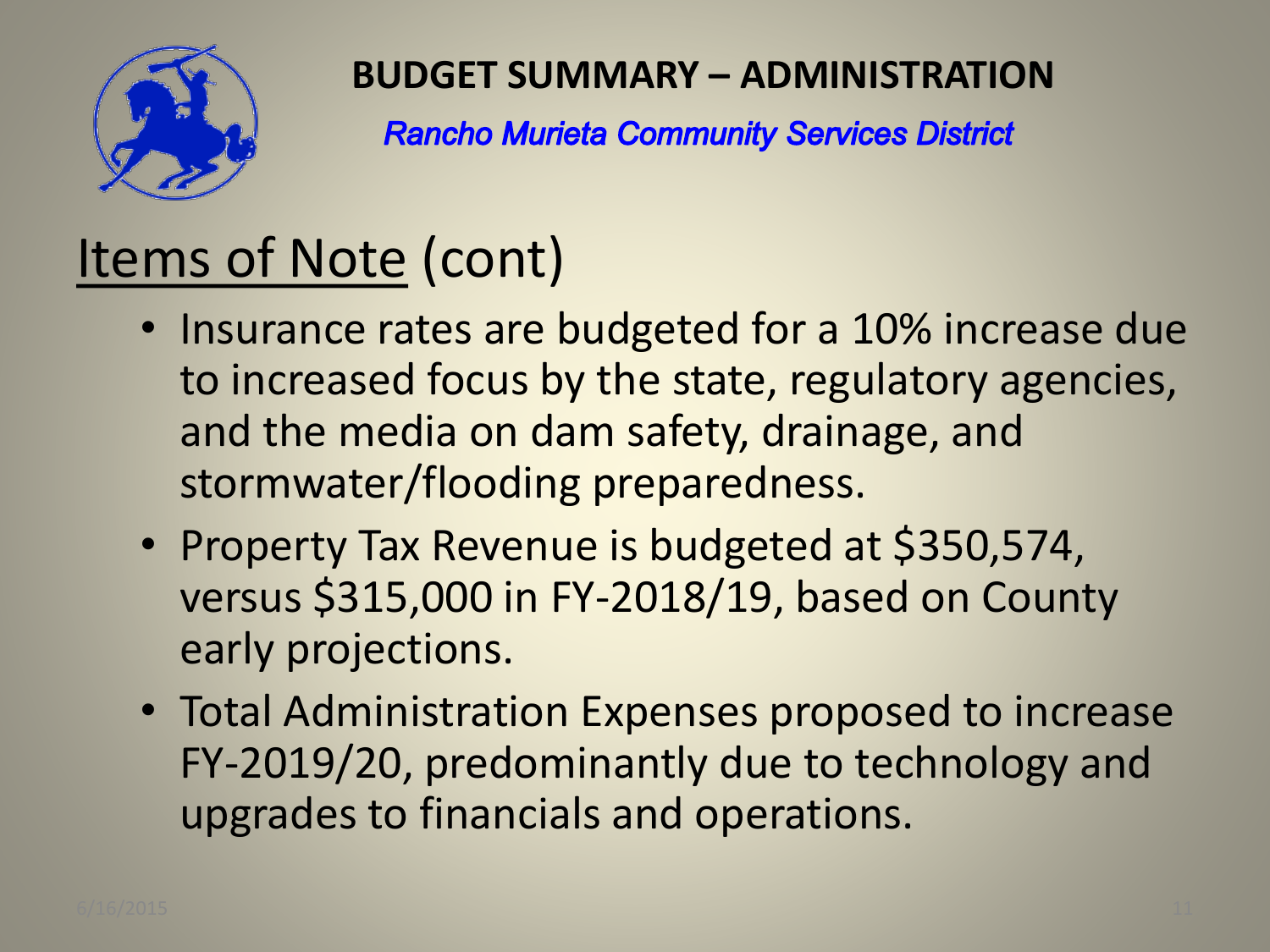

#### **BUDGET SUMMARY – WATER FUND**

**Rancho Murieta Community Services District** 

- Est. 26 new residential connections.
- Est. 10 new commercial connections.
- Water consumption projected to increase 2.5% over Fiscal Year 2018-19 budget.
- No increase in non-service revenues.
- Dam inspection costs increased 20% to 63,000.
- Mobile Equip Management System \$12,350.
- Est. \$75,000 for Water Rights Renewal.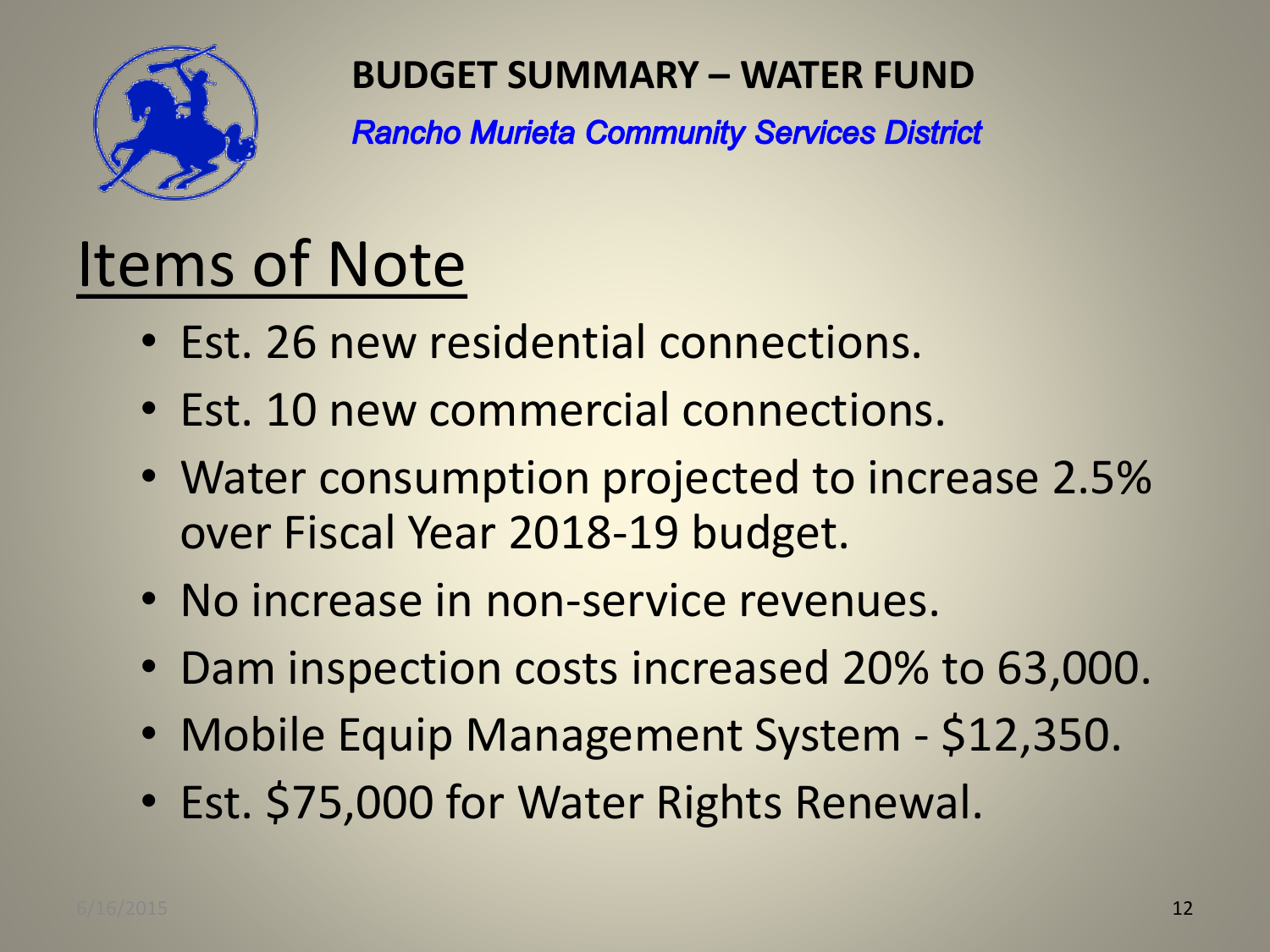

### **BUDGET SUMMARY – SEWER FUND**

**Rancho Murieta Community Services District** 

- 26 new residential connections
- Est. 10 new commercial connections
- Mobile Equip Management System- \$12,350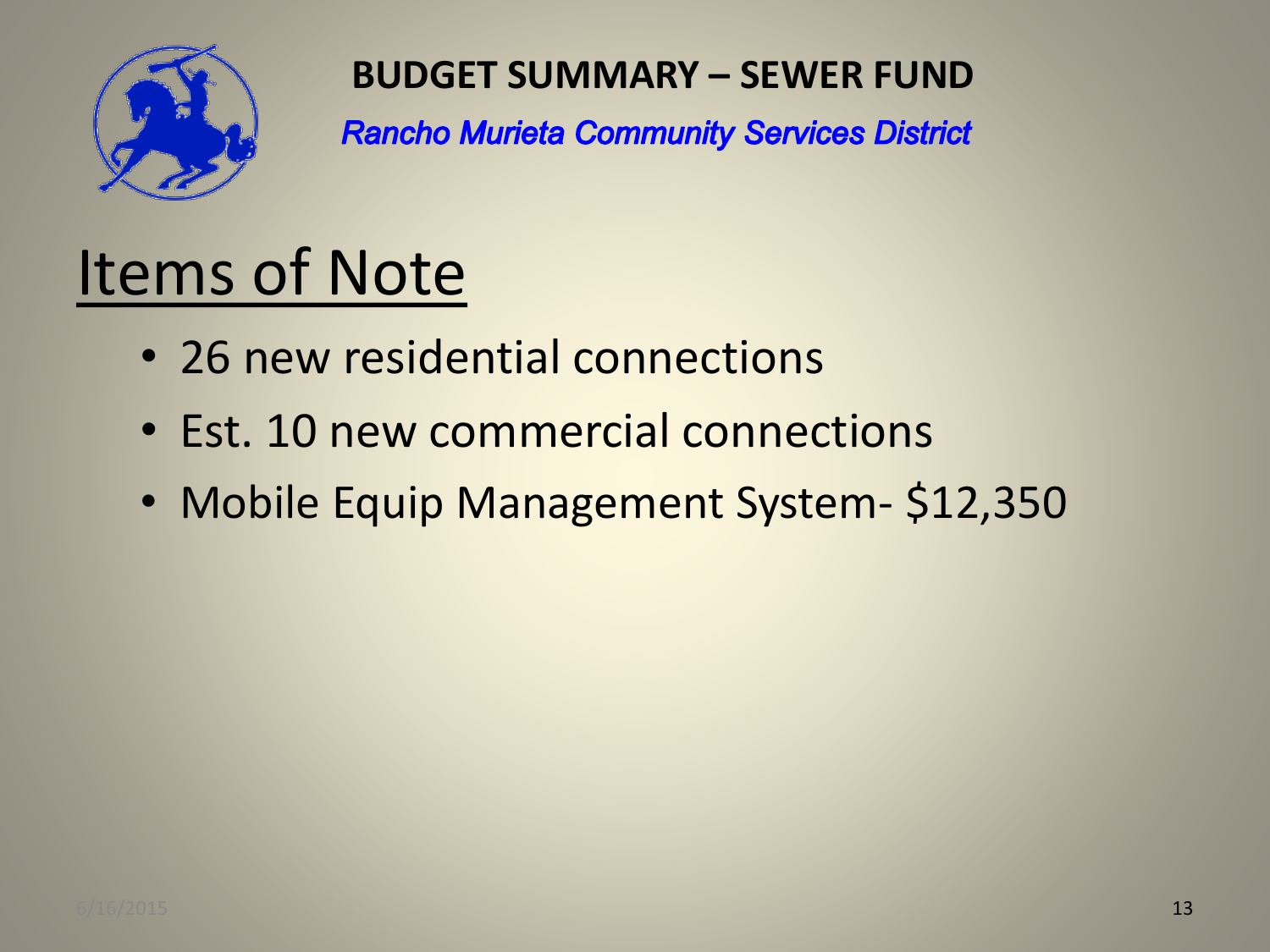

#### **BUDGET SUMMARY – SOLID WASTE FUND**

**Rancho Murieta Community Services District** 

- Jack Fiori with Cal Waste (CWRS) is estimating between a 3.0% - 3.5% increase in the structured pricing of our solid waste contract for FY-2019-20.
- Staff assumed a 3.5% increase in both the CWRS contract rate and in Sacramento County's landfill surcharge.
- No Household Hazardous Waste event.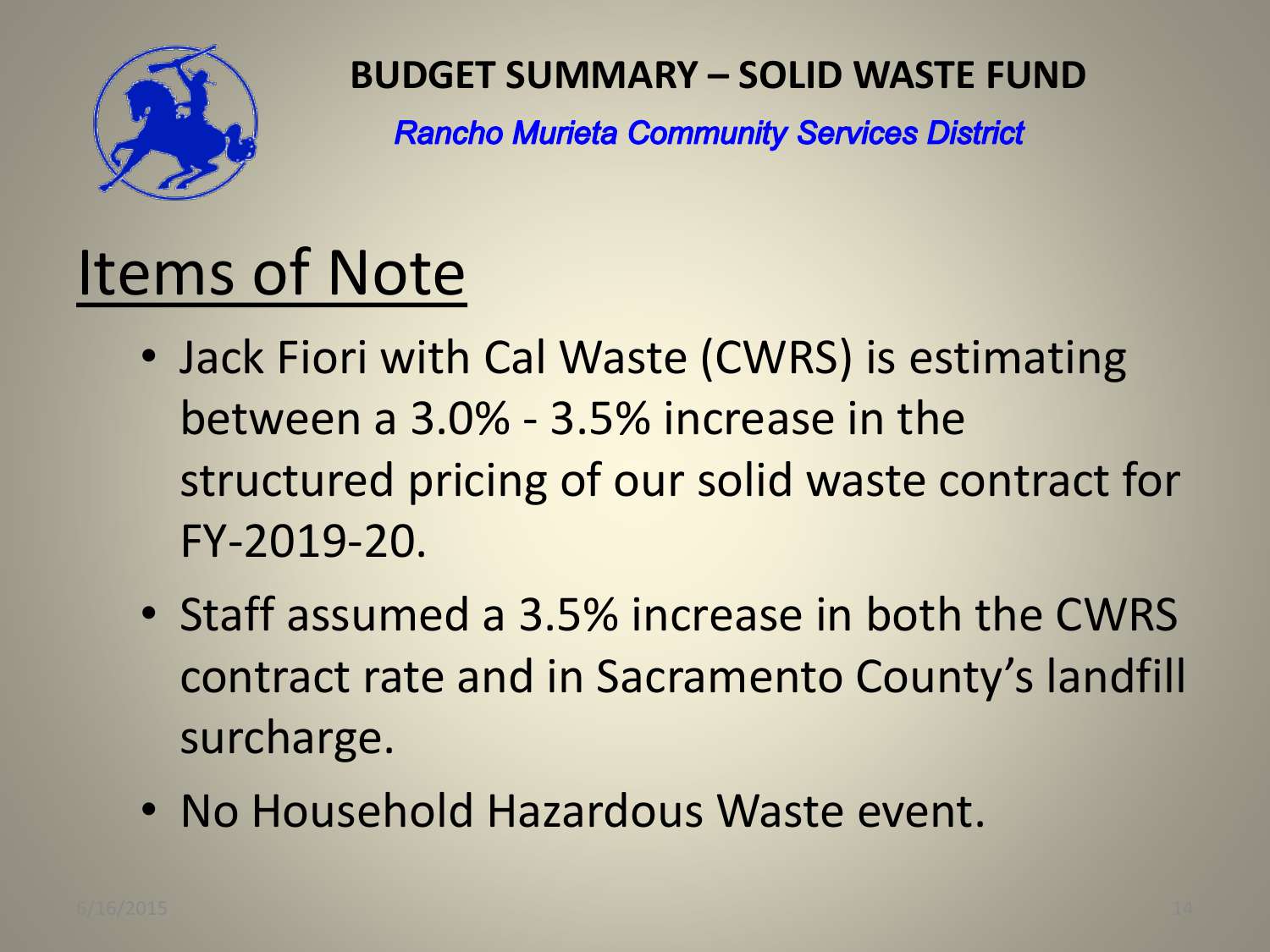

### **BUDGET SUMMARY – SECURITY FUND**

**Rancho Murieta Community Services District** 

- Security Patrol Wages & Employer Costs are budgeted fully-staffed.
- Security Gate Wages & Employer Costs are budgeted fully-staffed. Currently there is one Gate and one Patrol position vacant.
- Security Information Systems requests, \$10,000 increase, includes upgrades Gate and Patrol management.
- Replacement of two (2) Body Cameras.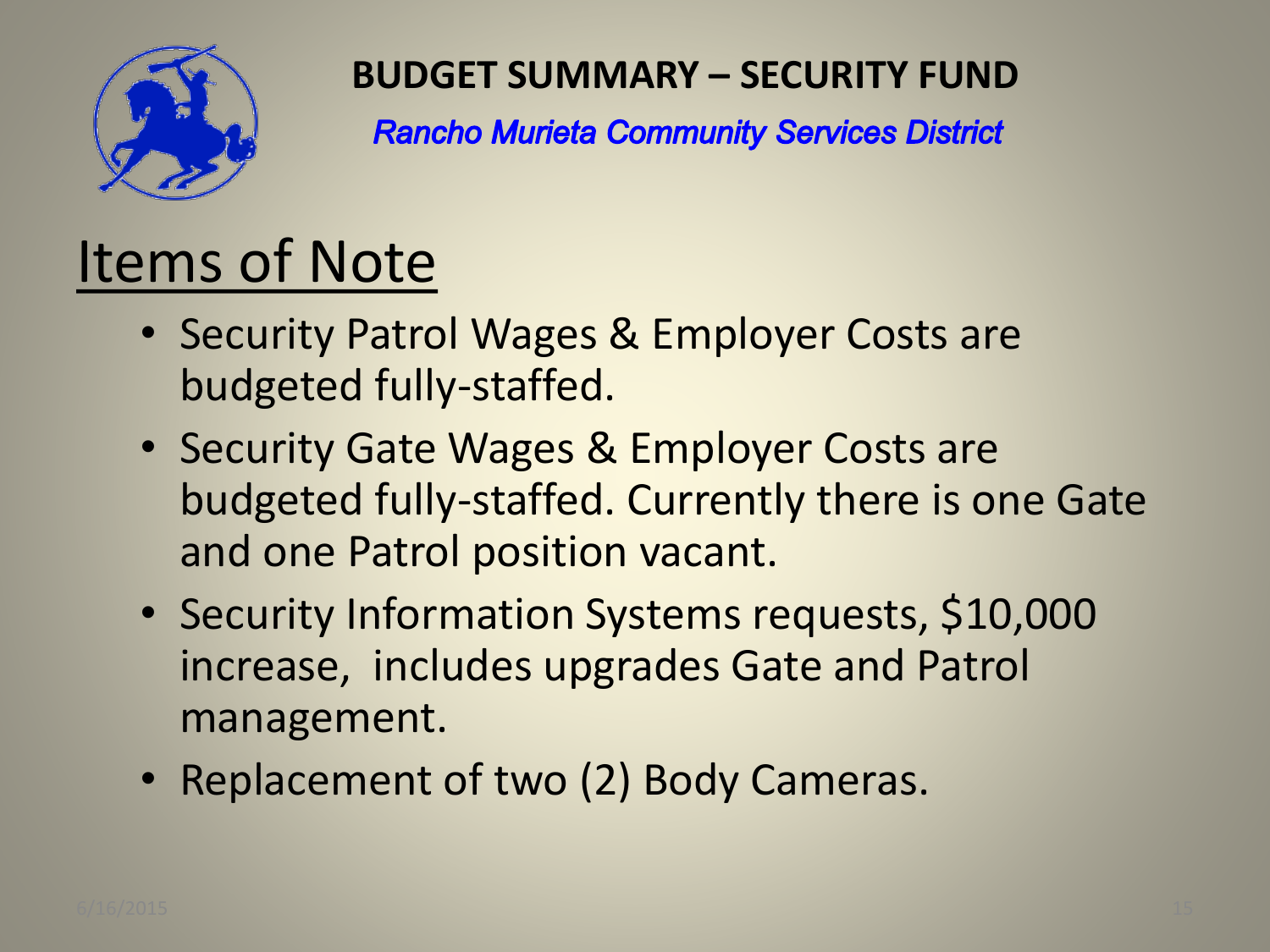

### **BUDGET SUMMARY – SECURITY FUND**

**Rancho Murieta Community Services District** 

**2018 Security Rate Comparison** 

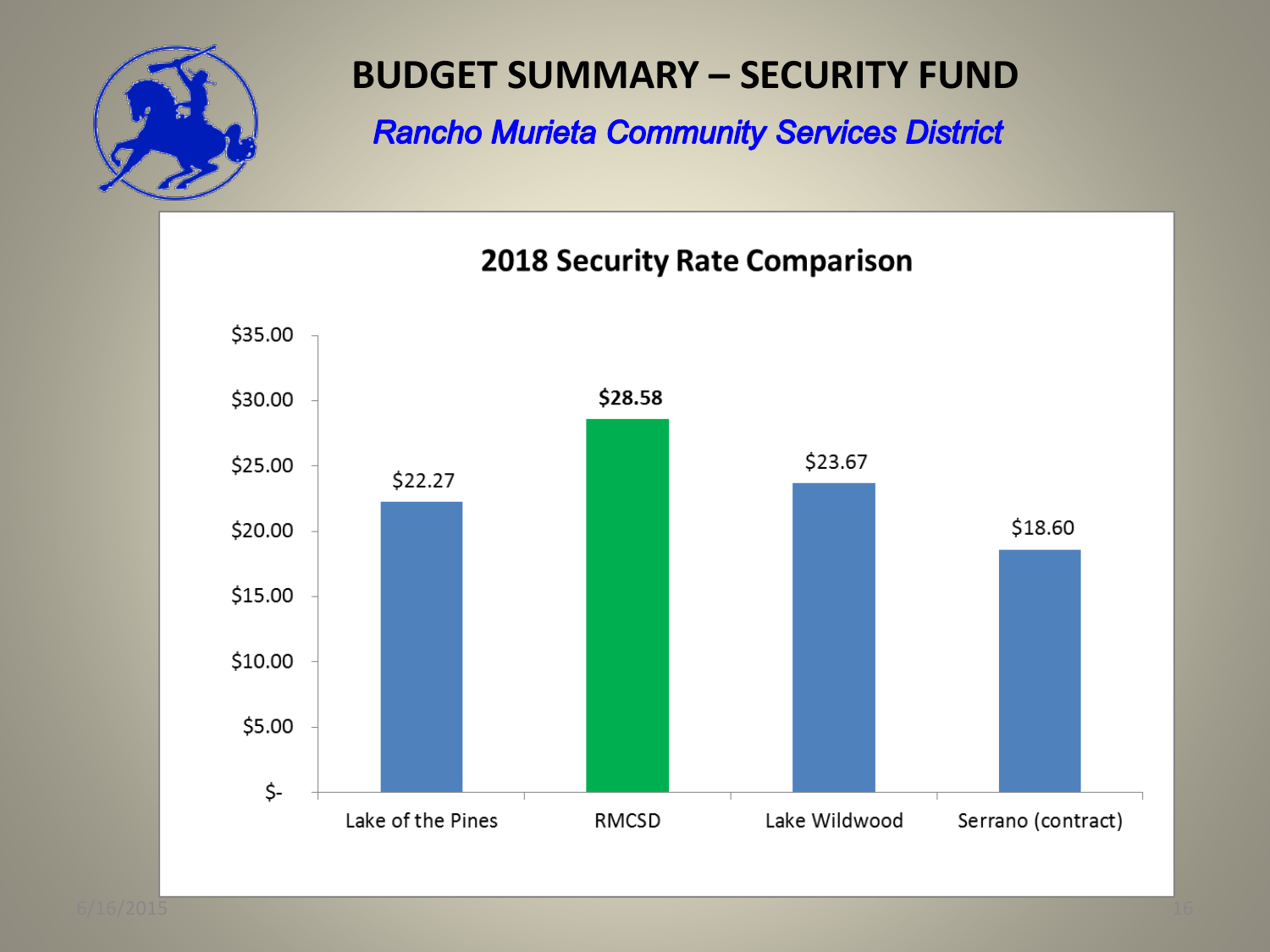

### **RATE SETTING**

**Rancho Murieta Community Services District** 

- Review Historical Utility Use.
- Estimate Future Use.
- Evaluate Potential Revenue.
- Compare Revenue to Anticipated Expenses.
- Adjust Expenses and Revenues Based on Staff Recommendations and Board Direction.
- Produce Potential Scenarios for Board Approval
- Issue Prop 218 Notice April 1, 2019.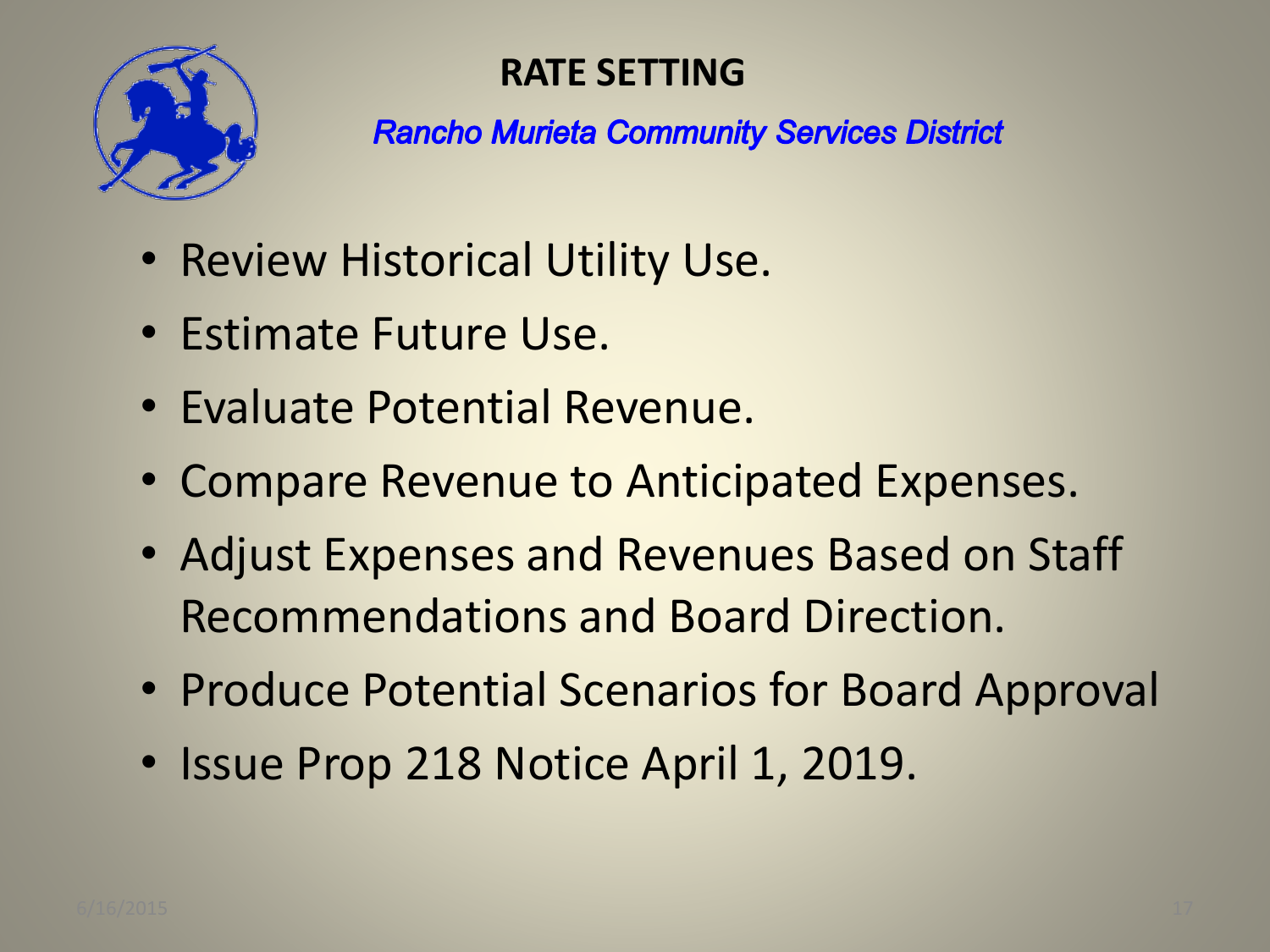

### PROP 218 NOTICE

#### **PROPOSED RATE INCREASE NOTICE OF PUBLIC HEARING**

The Rancho Murieta Community Services District (the "District") will hold a public hearing on May XX, 2019, at no earlier than 6:00 p.m. during their regular board meeting at the District Administration Building located at 15160 Jackson Road in Rancho Murieta on proposed increases to District rates for water, wastewater (sewer), and solid waste collection services, and special taxes for drainage and security services. You are receiving this notification in compliance with Proposition 218's requirement that all impacted rate payers receive written notice of proposed rate changes 45 days prior to a public hearing.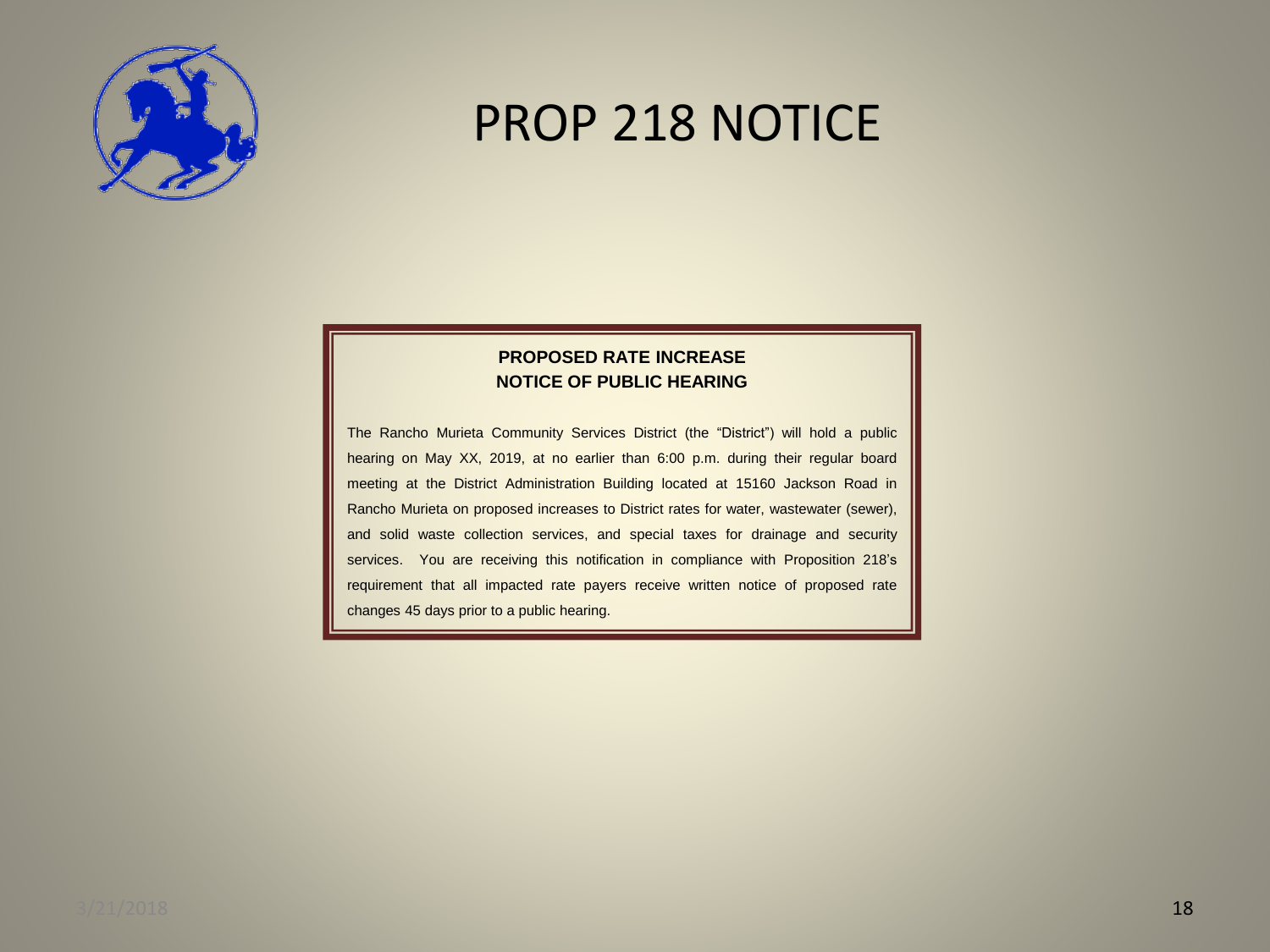

- 
- 
- 
- 
- 
- 
- 
- 
- 
- 
- 
- 

### NEXT STEPS / SCHEDULE

• March 12, 2019 Finance Meeting - review & update as needed • March 20, 2019 Board Meeting - Present Proposed Draft Budget March 26, 2019 Budget Meeting – Provide updates • April 1, 2019 Mail rate increase notice – Max Budget Details • April 9, 2019 Budget Meeting – Draft CIP documents • April 17, 2019 Board Meeting - Budget Q&A if needed • April 23, 2019 Budget Meeting - Input for "final" • May 7, 2019 **Budget Meeting - Input for "final" draft** May 15, 2019 **Board Meeting - Budget presentation** • May 21, 2019 Budget Meeting - Input for "final" as needed • June 11, 2019 Budget Meeting - input for "final" As needed) • June 15, 2019 Board Meeting - Budget Approval